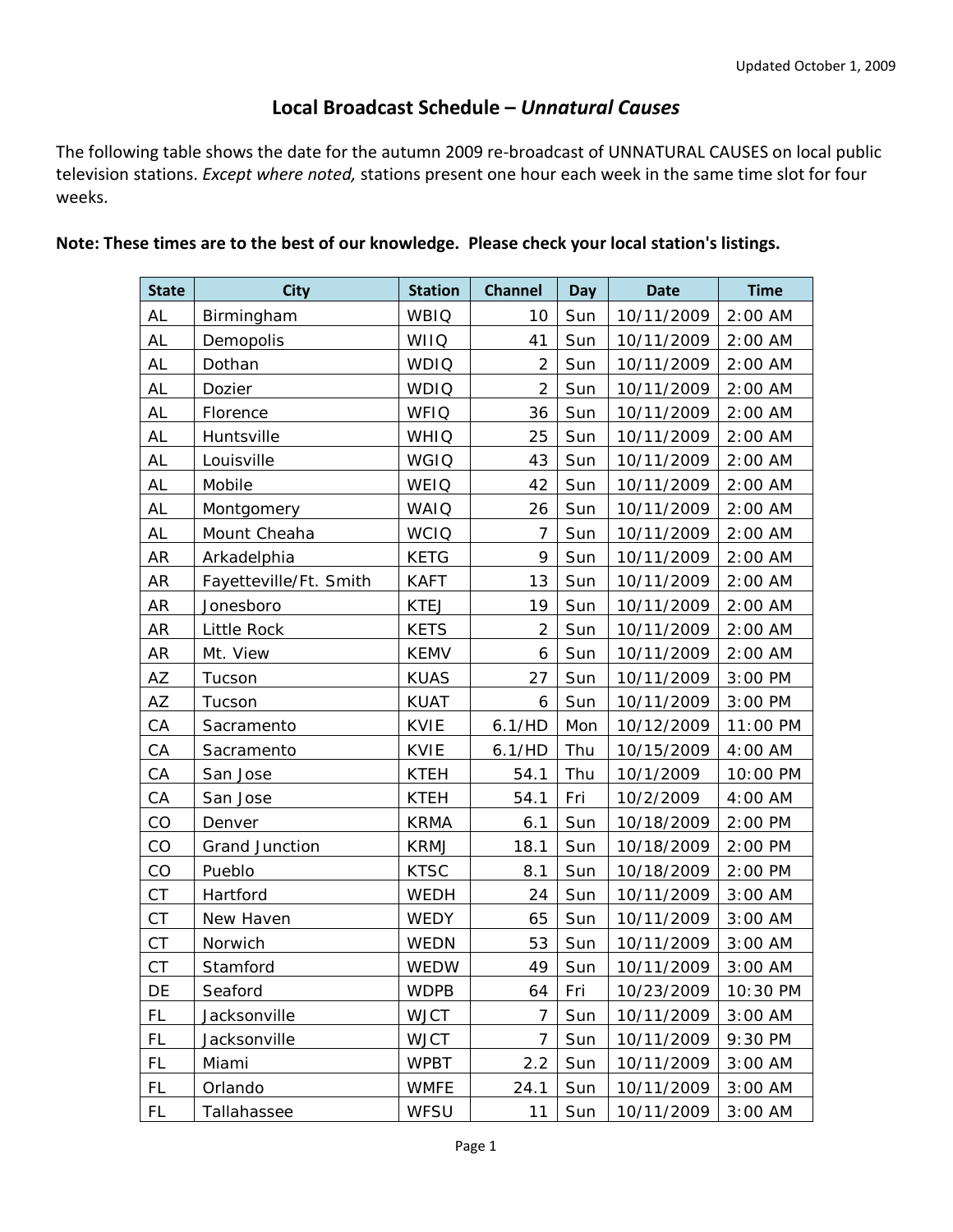| <b>FL</b> | Tampa                 | WEDU        | 3       | Sun | 10/11/2009 | 3:00 AM   |
|-----------|-----------------------|-------------|---------|-----|------------|-----------|
| <b>FL</b> | West Palm Beach       | <b>WXEL</b> | 42      | Fri | 10/9/2009  | 10:00 PM  |
| IA        | Council Bluff         | <b>KBIN</b> | 32      | Sun | 10/11/2009 | $1:00$ AM |
| IA        | Davenport             | <b>KQIN</b> | 36      | Sun | 10/11/2009 | $1:00$ AM |
| IA        | Des Moines            | <b>KDIN</b> | 11      | Sun | 10/11/2009 | $1:00$ AM |
| IA        | Fort Dodge            | <b>KTIN</b> | 21      | Sun | 10/11/2009 | $1:00$ AM |
| IA        | Iowa City             | KIIN        | 12      | Sun | 10/11/2009 | $1:00$ AM |
| IA        | Mason City            | <b>KYIN</b> | 24      | Sun | 10/11/2009 | $1:00$ AM |
| ΙA        | Ottumwa-Kirksville    | KIIN        | 12      | Sun | 10/11/2009 | $1:00$ AM |
| IA        | Red Oak               | <b>KHIN</b> | 36      | Sun | 10/11/2009 | $1:00$ AM |
| ΙA        | Sioux City            | <b>KSIN</b> | 27      | Sun | 10/11/2009 | $1:00$ AM |
| IA        | Waterloo              | <b>KRIN</b> | 32      | Sun | 10/11/2009 | $1:00$ AM |
| IL        | Jacksonville          | <b>WSEC</b> | 14      | Tue | 10/13/2009 | 9:00 PM   |
| IL        | Jacksonville          | <b>WSEC</b> | 14      | Sun | 10/11/2009 | $2:00$ AM |
| IL        | Macomb                | <b>WMEC</b> | 22      | Tue | 10/13/2009 | 9:00 PM   |
| IL        | Macomb                | <b>WMEC</b> | 22      | Sun | 10/11/2009 | $2:00$ AM |
| IL        | Peoria                | <b>WTVP</b> | 47.1/HD | Tue | 10/13/2009 | 8:00 PM   |
| IL        | Quincy                | <b>WQEC</b> | 27      | Tue | 10/13/2009 | 9:00 PM   |
| IL        | Quincy                | <b>WQEC</b> | 27      | Sun | 10/11/2009 | 2:00 AM   |
| IN        | Bloomington           | WTIU        | 30      | Sun | 10/11/2009 | $3:00$ AM |
| IN        | Indianapolis          | <b>WFYI</b> | 20.1    | Sun | 10/11/2009 | 3:00 AM   |
| IN        | Muncie                | <b>WIPB</b> | 49      | Sun | 10/11/2009 | 3:00 AM   |
| IN        | South Bend            | <b>WNIT</b> | 34.1/HD | Sat | 10/10/2009 | 10:00 PM  |
| IN        | Vincennes/Terre Haute | <b>WVUT</b> | 22      | Fri | 10/9/2009  | 10:00 PM  |
| KS        | <b>Bunker Hill</b>    | <b>KOOD</b> | 9       | Sun | 10/11/2009 | 2:00 AM   |
| KS        | Dodge City            | <b>KDCK</b> | 21      | Sun | 10/11/2009 | $2:00$ AM |
| KS        | Lakin                 | <b>KSWK</b> | 3       | Sun | 10/11/2009 | $2:00$ AM |
| KY        | Ashland               | <b>WKAS</b> |         | Sun | 10/11/2009 | 3:00 AM   |
| KY        | Ashland               | <b>WKAS</b> |         | Mon | 10/12/2009 | 3:00 AM   |
| KY        | <b>Bowling Green</b>  | <b>WKGB</b> |         | Sun | 10/11/2009 | 3:00 AM   |
| KY        | <b>Bowling Green</b>  | <b>WKGB</b> |         | Mon | 10/12/2009 | 3:00 AM   |
| KY        | Covington             | <b>WCVN</b> |         | Sun | 10/11/2009 | 3:00 AM   |
| KY        | Covington             | <b>WCVN</b> |         | Mon | 10/12/2009 | 3:00 AM   |
| KY        | Elizabethtown         | <b>WKZT</b> |         | Sun | 10/11/2009 | 3:00 AM   |
| KY        | Elizabethtown         | <b>WKZT</b> |         | Mon | 10/12/2009 | 3:00 AM   |
| KY        | Hazard                | <b>WKHA</b> |         | Sun | 10/11/2009 | 3:00 AM   |
| KY        | Hazard                | <b>WKHA</b> |         | Mon | 10/12/2009 | 3:00 AM   |
| KY        | Lexington             | <b>WKLE</b> |         | Sun | 10/11/2009 | 3:00 AM   |
| KY        | Lexington             | <b>WKLE</b> |         | Mon | 10/12/2009 | 3:00 AM   |
| KY        | Louisville            | WKMJ        |         | Sun | 10/11/2009 | 3:00 AM   |
| KY        | Louisville            | WKMJ        |         | Mon | 10/12/2009 | 3:00 AM   |
| KY        | Louisville            | <b>WKPC</b> |         | Sun | 10/11/2009 | 3:00 AM   |
| KY        | Louisville            | <b>WKPC</b> |         | Mon | 10/12/2009 | 3:00 AM   |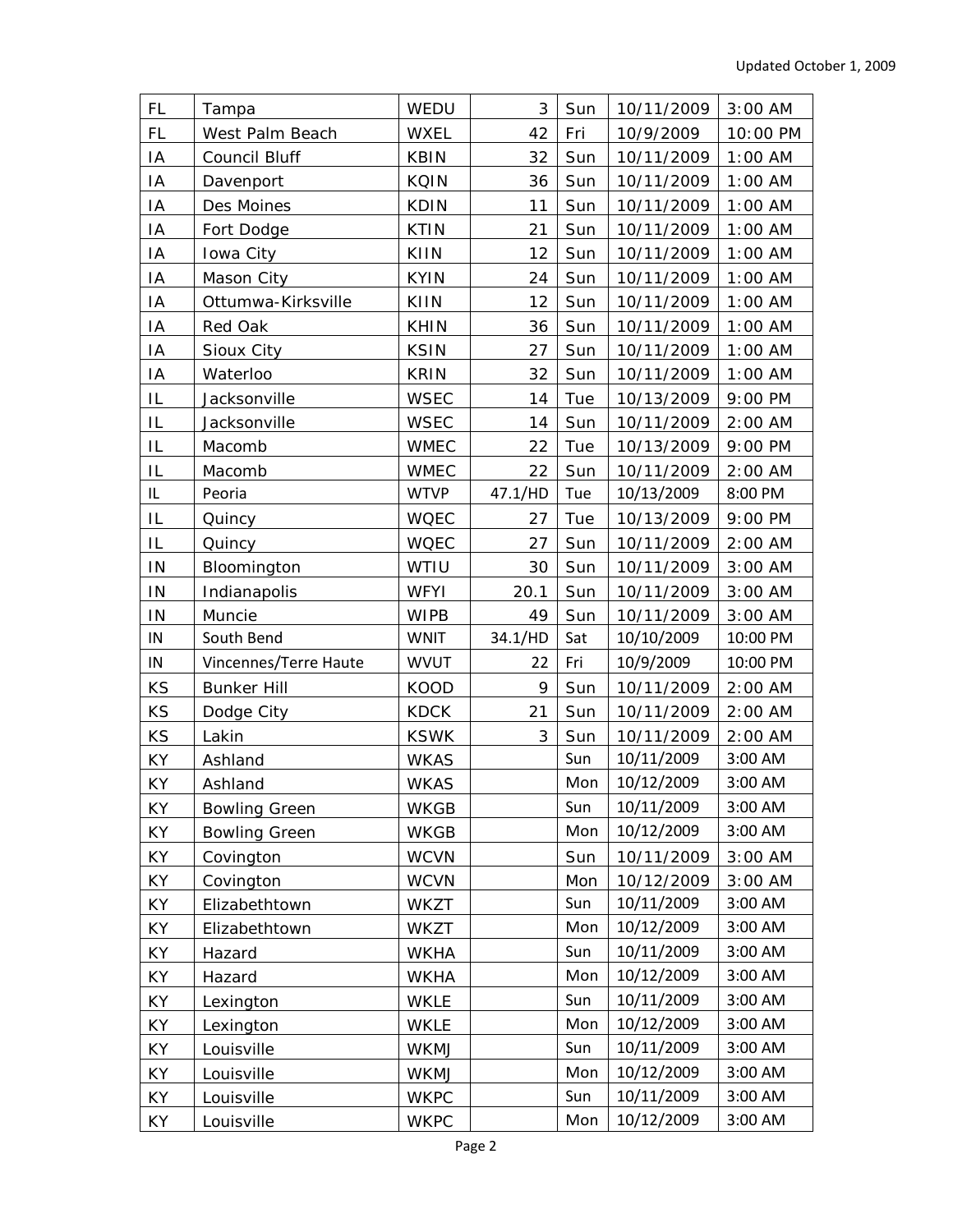| <b>KY</b> | Madisonville        | <b>WKMA</b> |           | Sun | 10/11/2009 | 3:00 AM   |
|-----------|---------------------|-------------|-----------|-----|------------|-----------|
| KY        | Madisonville        | <b>WKMA</b> |           | Mon | 10/12/2009 | 3:00 AM   |
| KY        | Morehead            | <b>WKMR</b> |           | Sun | 10/11/2009 | 3:00 AM   |
| KY        | Morehead            | <b>WKMR</b> |           | Mon | 10/12/2009 | 3:00 AM   |
| KY        | Murray              | <b>WKMU</b> |           | Sun | 10/11/2009 | 3:00 AM   |
| KY        | Murray              | WKMU        |           | Mon | 10/12/2009 | 3:00 AM   |
| KY        | Owensboro           | <b>WKOH</b> |           | Sun | 10/11/2009 | 3:00 AM   |
| KY        | Owensboro           | <b>WKOH</b> |           | Mon | 10/12/2009 | 3:00 AM   |
| KY        | Owenton             | <b>WKON</b> |           | Sun | 10/11/2009 | 3:00 AM   |
| KY        | Owenton             | <b>WKON</b> |           | Mon | 10/12/2009 | $3:00$ AM |
| KY        | Paducah             | <b>WKPD</b> |           | Sun | 10/11/2009 | 3:00 AM   |
| KY        | Paducah             | <b>WKPD</b> |           | Mon | 10/12/2009 | 3:00 AM   |
| KY        | Pikeville           | <b>WKPI</b> |           | Sun | 10/11/2009 | 3:00 AM   |
| KY        | Pikeville           | <b>WKPI</b> |           | Mon | 10/12/2009 | 3:00 AM   |
| KY        | Somerset            | <b>WKSO</b> |           | Sun | 10/11/2009 | 3:00 AM   |
| KY        | Somerset            | <b>WKSO</b> |           | Mon | 10/12/2009 | 3:00 AM   |
| LA        | Alexandria          | <b>KLPA</b> | 25        | Tue | 10/13/2009 | 10:00 PM  |
| LA        | <b>Baton Rouge</b>  | <b>WLPB</b> | 27        | Tue | 10/13/2009 | 10:00 PM  |
| LA        | Lafayette           | <b>KLPB</b> | 24        | Tue | 10/13/2009 | 10:00 PM  |
| LA        | Lake Charles        | <b>KLTL</b> | 18        | Tue | 10/13/2009 | 10:00 PM  |
| LA        | Monroe              | <b>KLTM</b> | 13        | Tue | 10/13/2009 | 10:00 PM  |
| LA        | New Orleans         | <b>WYES</b> | 12.1/HD   | Fri | 10/9/2009  | 9:00 PM   |
| LA        | Shreveport          | <b>KLTS</b> | 24        | Tue | 10/13/2009 | 10:00 PM  |
| <b>MD</b> | Annapolis           | <b>WMPT</b> | 22        | Wed | 10/14/2009 | 11:00 PM  |
| MD        | Baltimore           | <b>WMPB</b> | 67        | Wed | 10/14/2009 | 11:00 PM  |
| <b>MD</b> | Frederick           | <b>WFPT</b> | 62        | Wed | 10/14/2009 | 11:00 PM  |
| <b>MD</b> | Hagerstown          | <b>WWPB</b> | 31        | Wed | 10/14/2009 | 11:00 PM  |
| <b>MD</b> | Oakland             | <b>WGPT</b> | 36        | Wed | 10/14/2009 | 11:00 PM  |
| <b>MD</b> | Salisbury           | <b>WCPB</b> | 28        | Wed | 10/14/2009 | 11:00 PM  |
| MI        | Detroit             | <b>WTVS</b> | 56        | Tue | 10/13/2009 | 4:30 AM   |
| MI        | Detroit             | <b>WTVS</b> | 56.2      | Sat | 10/10/2009 | $1:00$ AM |
| ΜI        | <b>Grand Rapids</b> | WGVU        | 35.2      | Mon | 10/12/2009 | 10:00 PM  |
| ΜI        | Kalamazoo           | <b>WGVK</b> | 52.2      | Mon | 10/12/2009 | 10:00 PM  |
| MN        | Bemidji             | <b>KAWE</b> | 9.2       | Sun | 10/11/2009 | $2:00$ AM |
| MN        | Bemidji             | <b>KAWE</b> | 9.5       | Sat | 10/10/2009 | 9:00 PM   |
| MN        | Bemidji             | <b>KAWE</b> | 9.5       | Sun | 10/11/2009 | 7:00 AM   |
| MN        | Bemidji             | <b>KAWE</b> | 9.5       | Sun | 10/11/2009 | 5:00 PM   |
| MN        | Bemidji             | <b>KAWE</b> | 9.5       | Mon | 10/12/2009 | $2:00$ AM |
| MN        | Bemidji             | <b>KAWE</b> | 9.5       | Mon | 10/12/2009 | 12:00 PM  |
| MN        | <b>Brainerd</b>     | <b>KAWB</b> | 22        | Sun | 10/11/2009 | $2:00$ AM |
| MN        | St. Paul            | <b>KTCI</b> | 17.3/Life | Sat | 10/17/2009 | 1:00 PM   |
| <b>MS</b> | Biloxi              | <b>WMAH</b> | 19.1      | Sun | 10/11/2009 | 2:00 AM   |
| <b>MS</b> | Booneville          | <b>WMAE</b> | 12.1      | Sun | 10/11/2009 | $2:00$ AM |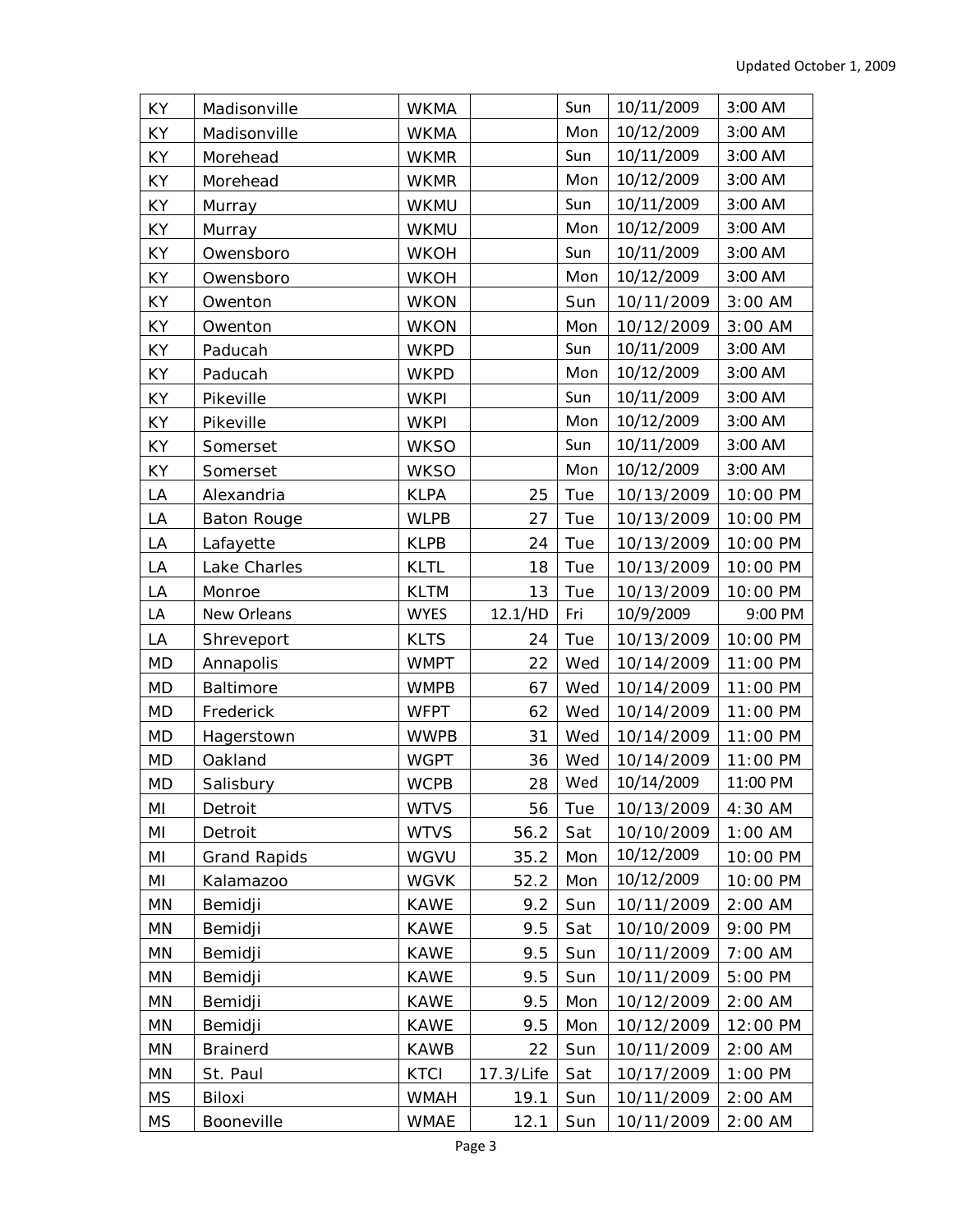| <b>MS</b> | <b>Bude</b>            | <b>WMAU</b> | 17.1    | Sun | 10/11/2009 | $2:00$ AM |
|-----------|------------------------|-------------|---------|-----|------------|-----------|
| <b>MS</b> | Greenwood              | <b>WMAO</b> | 23.1    | Sun | 10/11/2009 | $2:00$ AM |
| <b>MS</b> | Hattiesburg            | <b>WMAH</b> | 19.1    | Sun | 10/11/2009 | $2:00$ AM |
| <b>MS</b> | Meridian               | <b>WMAW</b> | 14.1    | Sun | 10/11/2009 | $2:00$ AM |
| <b>MS</b> | Oxford                 | <b>WMAV</b> | 18.1    | Sun | 10/11/2009 | $2:00$ AM |
| <b>MS</b> | Tupelo                 | <b>WMAB</b> | 2.1     | Sun | 10/11/2009 | $2:00$ AM |
| <b>NH</b> | Durham                 | <b>WENH</b> | 11.3    | Thu | 10/15/2009 | 10:00 PM  |
| <b>NH</b> | Durham                 | <b>WENH</b> | 11.3    | Fri | 10/16/2009 | 2:00 AM   |
| <b>NH</b> | Keene                  | WEDW        | 52.3    | Thu | 10/15/2009 | 10:00 PM  |
| <b>NH</b> | Keene                  | WEDW        | 52.3    | Fri | 10/16/2009 | 2:00 AM   |
| <b>NH</b> | Littleton              | <b>WLED</b> | 49.3    | Thu | 10/15/2009 | 10:00 PM  |
| <b>NH</b> | Littleton              | <b>WLED</b> | 49.3    | Fri | 10/16/2009 | $2:00$ AM |
| <b>NM</b> | Albuquerque            | <b>KNME</b> | 5       | Tue | 10/13/2009 | 10:00 PM  |
| <b>NV</b> | Las Vegas              | <b>KLVX</b> | 10      | Sun | 10/11/2009 | 3:00 AM   |
| ΝY        | Rochester              | <b>WXXI</b> | 21      | Sun | 10/11/2009 | $3:00$ AM |
| OH        | Athens                 | <b>WOUB</b> | 20      | Sat | 10/17/2009 | 10:00 PM  |
| OH        | Cambridge/Steubenville | <b>WOUC</b> | 44      | Sat | 10/17/2009 | 10:00 PM  |
| OH        | Cincinnati             | <b>WCET</b> | 48      | Fri | 10/9/2009  | 10:00 PM  |
| OH        | Dayton                 | <b>WPTD</b> | 16/HD   | Fri | 10/9/2009  | 10:00 PM  |
| ОK        | Cheyenne               | <b>KWET</b> | 12      | Sun | 10/11/2009 | 2:00 AM   |
| OK        | Cheyenne               | <b>KWET</b> | 12/OKLA | Sat | 10/10/2009 | 9:00 PM   |
| ОK        | Eufaula                | <b>KOET</b> | 3       | Sun | 10/11/2009 | 2:00 AM   |
| OK        | Eufaula                | <b>KOET</b> | 3/OKLA  | Sat | 10/10/2009 | 9:00 PM   |
| OK        | Oklahoma City          | <b>KETA</b> | 13      | Sun | 10/11/2009 | $2:00$ AM |
| OK        | Oklahoma City          | <b>KETA</b> | 13/OKLA | Sat | 10/10/2009 | 9:00 PM   |
| OK        | Tulsa                  | <b>KOED</b> | 11      | Sun | 10/11/2009 | $2:00$ AM |
| ОK        | Tulsa                  | <b>KOED</b> | 11/OKLA | Sat | 10/10/2009 | 9:00 PM   |
| OR        | Bend                   | <b>KOAB</b> | 3/Plus  | Mon | 10/3/2009  | 1:00 AM   |
| <b>OR</b> | Bend                   | <b>KOAB</b> | 3/Plus  | Sat | 10/10/2009 | 1:00 AM   |
| <b>OR</b> | Bend                   | <b>KOAB</b> | 3/Plus  | Sat | 10/10/2009 | 5:00 AM   |
| OR        | Corvallis              | KOAC        | 7/Plus  | Sat | 10/3/2009  | 1:00 AM   |
| <b>OR</b> | Corvallis              | KOAC        | 7/Plus  | Sat | 10/10/2009 | 1:00 AM   |
| OR        | Corvallis              | KOAC        | 7/Plus  | Sat | 10/10/2009 | 5:00 AM   |
| OR        | Eugene                 | <b>KEPB</b> | 28/Plus | Sat | 10/3/2009  | 1:00 AM   |
| OR        | Eugene                 | <b>KEPB</b> | 28/Plus | Sat | 10/10/2009 | 1:00 AM   |
| OR        | Eugene                 | <b>KEPB</b> | 28/Plus | Sat | 10/10/2009 | 5:00 AM   |
| <b>OR</b> | Klamath Fall           | <b>KFTS</b> | 22      | Sun | 10/11/2009 | 12:00 AM  |
| OR        | La Grande              | <b>KTVR</b> | 13/Plus | Sat | 10/3/2009  | $1:00$ AM |
| OR        | Grande<br>La           | <b>KTVR</b> | 13/Plus | Sat | 10/10/2009 | $1:00$ AM |
| OR        | La Grande              | <b>KTVR</b> | 13/Plus | Sat | 10/10/2009 | 5:00 AM   |
| <b>OR</b> | Medford                | <b>KSYS</b> | 8       | Sun | 10/11/2009 | 12:00 AM  |
| OR        | Portland               | <b>KOPB</b> | 10/Plus | Sat | 10/3/2009  | $1:00$ AM |
| OR        | Portland               | <b>KOPB</b> | 10/Plus | Sat | 10/10/2009 | $1:00$ AM |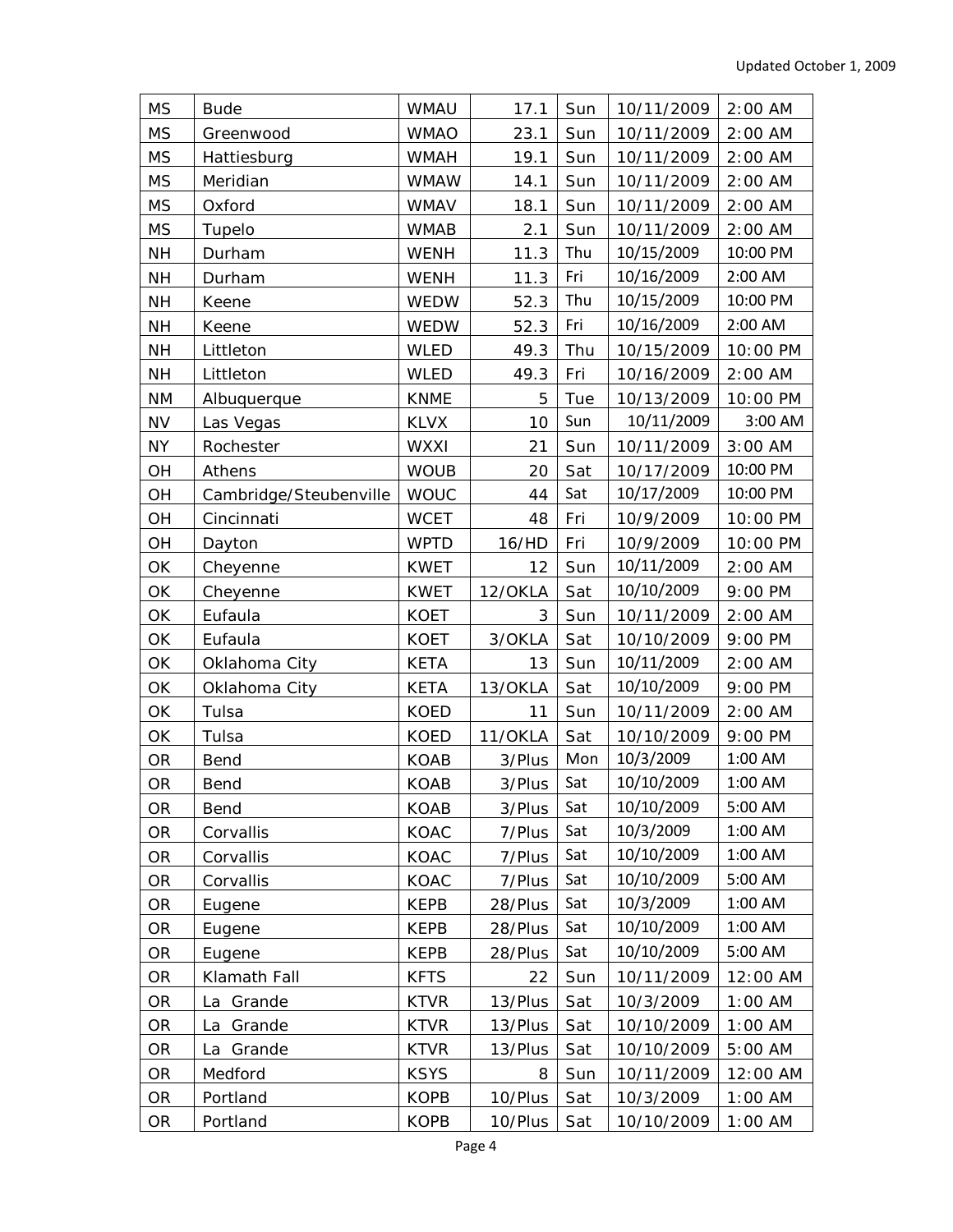| <b>OR</b> | Portland          | <b>KOPB</b> | 10/Plus | Sat | 10/10/2009 | 5:00 AM   |
|-----------|-------------------|-------------|---------|-----|------------|-----------|
| PA        | Allentown         | <b>WLVT</b> | 39      |     | 10/11/2009 | $3:00$ AM |
| PA        | Erie              | <b>WQLN</b> | 54.1/HD | Sun | 10/11/09   | 3:00 AM   |
| PA        | Harrisburg        | <b>WITF</b> | 33      | Sun | 10/25/2009 | 3:30 PM   |
| PA        | Philadelphia      | <b>WHYY</b> | 12      | Fri | 10/23/2009 | 10:30 PM  |
| <b>SC</b> | Allendale/Augusta | <b>WEBA</b> | 14.2    | Sun | 10/11/2009 | 3:00 AM   |
| <b>SC</b> | Allendale/Augusta | <b>WEBA</b> | 14.3    | Sun | 10/11/2009 | 6:00 PM   |
| <b>SC</b> | Allendale/Augusta | <b>WEBA</b> | 14.3    | Sun | 10/11/2009 | 6:00 AM   |
| <b>SC</b> | Beaufort          | <b>UWLW</b> | 16.2    | Sun | 10/11/2009 | 3:00 AM   |
| <b>SC</b> | Beaufort          | <b>UWLW</b> | 16.3    | Sun | 10/11/2009 | 6:00 PM   |
| $\sf SC$  | Beaufort          | <b>UWLW</b> | 16.3    | Sun | 10/11/2009 | 6:00 AM   |
| <b>SC</b> | Charleston        | <b>WITV</b> | 7.2     | Sun | 10/11/2009 | $3:00$ AM |
| <b>SC</b> | Charleston        | <b>WITV</b> | 7.3     | Sun | 10/11/2009 | 6:00 PM   |
| <b>SC</b> | Charleston        | <b>WITV</b> | 7.3     | Sun | 10/11/2009 | 6:00 AM   |
| <b>SC</b> | Columbia          | <b>WRLK</b> | 35.2    | Sun | 10/11/2009 | $3:00$ AM |
| SC        | Columbia          | <b>WRLK</b> | 35.3    | Sun | 10/11/2009 | 6:00 PM   |
| SC        | Columbia          | <b>WRLK</b> | 35.3    | Sun | 10/11/2009 | 6:00 AM   |
| <b>SC</b> | Conway            | <b>WHMC</b> | 23.2    | Sun | 10/11/2009 | 3:00 AM   |
| <b>SC</b> | Conway            | <b>WHMC</b> | 23.3    | Sun | 10/11/2009 | 6:00 PM   |
| <b>SC</b> | Conway            | <b>WHMC</b> | 23.3    | Sun | 10/11/2009 | 6:00 AM   |
| <b>SC</b> | Florence          | <b>WJPM</b> | 33.2    | Sun | 10/11/2009 | $3:00$ AM |
| SC        | Florence          | <b>WJPM</b> | 33.3    | Sun | 10/11/2009 | 6:00 PM   |
| $\sf SC$  | Florence          | <b>WJPM</b> | 33.3    | Sun | 10/11/2009 | 6:00 AM   |
| <b>SC</b> | Greenville        | <b>WNTV</b> | 29.2    | Sun | 10/11/2009 | $3:00$ AM |
| SC        | Greenville        | <b>WNTV</b> | 29.3    | Sun | 10/11/2009 | 6:00 PM   |
| <b>SC</b> | Greenville        | <b>WNTV</b> | 29.3    | Sun | 10/11/2009 | 6:00 AM   |
| SC        | Greenwood         | <b>WNEH</b> | 38.2    | Sun | 10/11/2009 | $3:00$ AM |
| SC        | Greenwood         | <b>WNEH</b> | 38.3    | Sun | 10/11/2009 | 6:00 PM   |
| <b>SC</b> | Greenwood         | <b>WNEH</b> | 38.3    | Sun | 10/11/2009 | 6:00 AM   |
| <b>SC</b> | Rock Hill         | <b>WNSC</b> | 30.2    | Sun | 10/11/2009 | $3:00$ AM |
| <b>SC</b> | Rock Hill         | <b>WNSC</b> | 30.3    | Sun | 10/11/2009 | 6:00 PM   |
| SC        | Rock Hill         | <b>WNSC</b> | 30.3    | Sun | 10/11/2009 | 6:00 AM   |
| <b>SC</b> | Spartanburg       | <b>WRET</b> | 49.2    | Sun | 10/11/2009 | $3:00$ AM |
| <b>SC</b> | Spartanburg       | <b>WRET</b> | 49.3    | Sun | 10/11/2009 | 6:00 PM   |
| SC        | Spartanburg       | <b>WRET</b> | 49.3    | Sun | 10/11/2009 | 6:00 AM   |
| <b>SC</b> | Sumter            | <b>WRJA</b> | 27.2    | Sun | 10/11/2009 | $3:00$ AM |
| <b>SC</b> | Sumter            | <b>WRJA</b> | 27.3    | Sun | 10/11/2009 | 6:00 PM   |
| <b>SC</b> | Sumter            | <b>WRJA</b> | 27.3    | Sun | 10/11/2009 | 6:00 AM   |
| TN        | Cookeville        | <b>WCTE</b> | 22/HD   | Fri | 10/9/2009  | 9:00 PM   |
| ΤN        | Cookeville        | <b>WCTE</b> | 22/HD   | Sun | 10/11/2009 | $2:00$ AM |
| ΤN        | Cookeville        | <b>WCTE</b> | 22.1    | Sun | 10/11/2009 | $2:00$ AM |
| TN        | Knoxville         | <b>WKOP</b> | 15      | Fri | 10/9/2009  | 10:00 PM  |
| TN        | Knoxville         | <b>WKOP</b> | 15      | Sun | 10/11/2009 | $3:00$ AM |